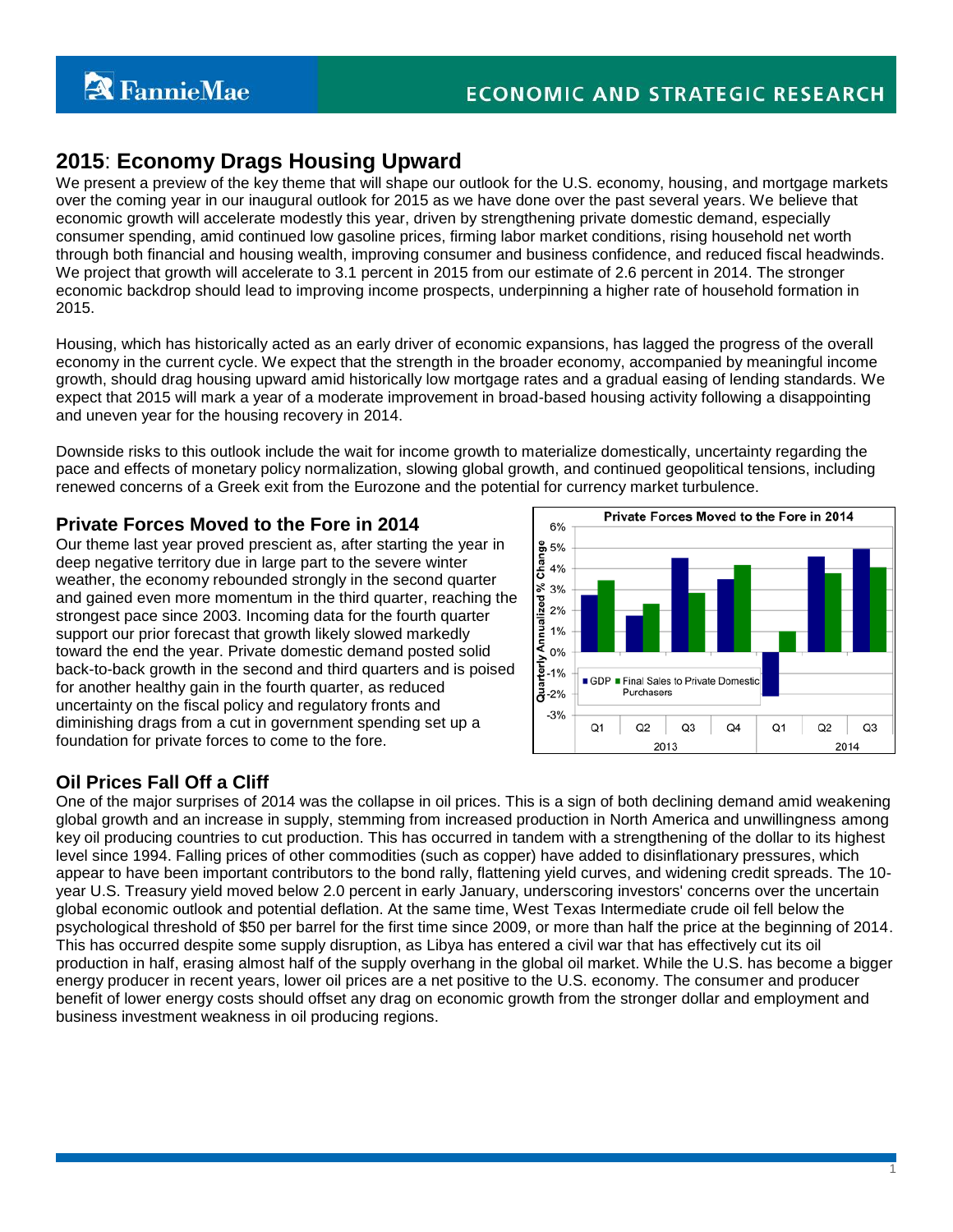

**When Will Monetary Policy "Normalization" Begin?** Short-term interest rates have been near zero since late 2008 while inflation pressure has remained muted. Thanks in part to the stronger dollar and declining gasoline prices, inflation has recently moved well below the Fed's 2.0 percent target. The backdrop of lackluster growth and low inflation around the globe appears to justify a cautious pace of rate hike by the Fed. In the statement following the December meeting of the Federal Open Market Committee (FOMC), the Fed adjusted its forward guidance, noting it would be "patient" in rate normalization. However, the minutes from the meeting showed that the FOMC sees the plunge in oil prices and the stronger dollar as creating only a temporary drop in



### Inflation is Well Below the Fed's Target  $5.0%$  $4.0%$ rear-over-Year % Change  $3.0%$  $2.0%$  $1.0%$  $0.0%$  $-1.0%$ -PCE Chain Price Index -Fed Inflation Target = 2.0%  $-2.0%$ '00 '01 '02 '03 '04 '05 '06 '07 '08 '09 '10 '11 '12 '13 '14

Meanwhile, labor market conditions have improved substantially, but diminishing labor market slack has not yet translated into stronger wage growth. Many Fed officials have noted that the decline in the unemployment rate over the past year has overstated the degree of improvement in the labor market, as part of the drop was a result of the decline in the labor force participation rate. We continue to expect the first hike in the target fed funds rate in the third quarter of this year with no change in the balance sheet policy until 2016. The pace of tightening is projected to be gradual, with the fed funds rate rising to below 2.0 percent by the end of 2016. The yield curve should flatten further as short-term rates rise while longerterm rates will likely remain well-anchored.





### **Strengthening Growth Into 2015**

inflation.

The economy grew at a 5.0 percent annual rate in the third quarter, an upgrade from the second estimate of 3.9 percent from the Bureau of Economic Analysis, marking the strongest quarterly pace of growth since 2003. The upward revision largely came from consumer spending, which grew 3.2 percent—a full percentage point higher than the prior estimate.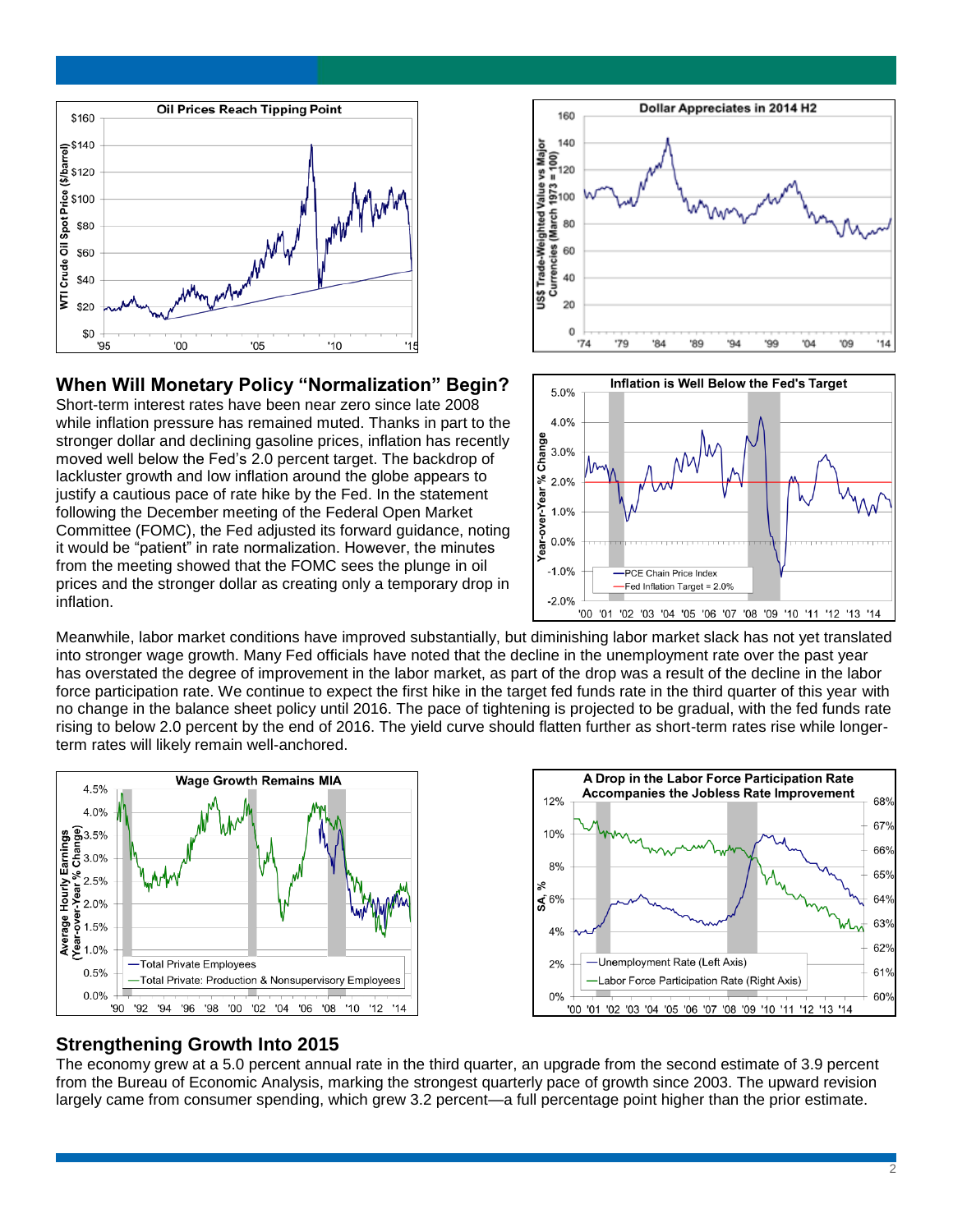Consumer spending growth in the current expansion has been lackluster when compared to prior cycles. The outlook is looking up, however. Real consumer spending growth likely picked up in the fourth quarter of 2014 to about 4.0 percent annualized, given the robust 0.7 percent gain in real consumer spending in November, a solid December auto sales pace, and continued declines in gasoline prices. We expect spending growth to pick up to 3.1 percent in 2015, which would tie 2010 for the fastest growth since 2006.

Consumers have been wary of taking on additional credit card debt for much of the current economic cycle. Last year, we saw the first sustained acceleration in revolving consumer credit debt outstanding since the onset of the crisis. Year-over-year growth rose to above 3.0 percent in the second half of 2014 after posting



approximately 1.0 percent annual gains for much of the prior two years. Revolving credit growth still remains modest by historical standards, however, and appeared to have lost some steam late in the year, posting a monthly decline in November 2014 for the second time in the last four months.

Continued solid hiring remains the key fundamental supporting spending. The December jobs report provided a strong finish to a good year for the 2014 labor market. The job gain of 252,000 was in line with the average monthly gain of 246,000 jobs for all of 2014, the best year of job growth since 1999. However, other aspects of the report were underwhelming. In particular, a decline in average hourly earnings left year-over-year growth at just 1.7 percent, the smallest since late 2012. Although the unemployment rate dropped to 5.6 percent, the lowest level since June 2008, it was accompanied by a slip in the labor force participation rate to 62.7 percent, which tied for the worst since October 1977.

Despite our expectation that consumer spending remained robust through the close of 2014, we estimate that headline economic growth slowed in the fourth quarter by about two percentage points (to a still healthy pace of 3.0 percent) from the third quarter pace, as some unsustainable forces that drove activity in the third quarter, such as the surge in federal defense spending, likely reversed. Manufacturing activity also cooled modestly at the end of the year, according to surveys of purchasing managers. The decrease in core capital goods orders in November—the third consecutive monthly drop—suggests that business capital expenditures likely posted a decline during the final quarter of 2014 following two consecutive quarters of double-digit annualized growth.

For 2015, we expect that consumer spending will strengthen, partly because of the positive impact of the plunge in gasoline prices that temporarily boosts real disposable income. We also expect the ongoing tightening labor market will lead to firmer labor income (through both increased hours worked and measured but real gains in wages) amid continued rising household net worth.

Business capital expenditures are likely to grow at a slightly slower clip than last year's pace, partly because the plunge in energy prices are expected to cause U.S. energy companies to curtail their investment this year. In addition, the strengthening dollar and slow growth abroad will likely weigh on net exports.

While we expect a faster pace of economic growth this year, our view for the housing market remains cautious, as we believe that meaningful income growth needs to occur to spur household formation, which has been frustratingly anemic in the current economic expansion. This view is supported by results from our December 2014 [National Housing Survey,](http://www.fanniemae.com/portal/research-and-analysis/housing-survey.html) which has generally shown a strengthening of attitudes towards the economy and individual financial situations amid flat housing sentiment.

### **Housing Expected to Contribute More to Growth in 2015**

Housing activity in November softened: existing home sales fell sharply to the slowest pace since May, and new home sales were down to the weakest pace since July. While multifamily starts rose for the second time in three months, both single-family starts and permits fell. Home builders' confidence edged down in December to end a disappointing year for single-family building activity. Housing likely was a meager contributor to growth in 2014, with real residential investment spending growing at about half the 6.9 percent 2013 pace. (For more information on multifamily market conditions, read the [January 2015 Multifamily Market Commentary.](http://www.fanniemae.com/resources/file/research/emma/pdf/MF_Market_Commentary_012215.pdf))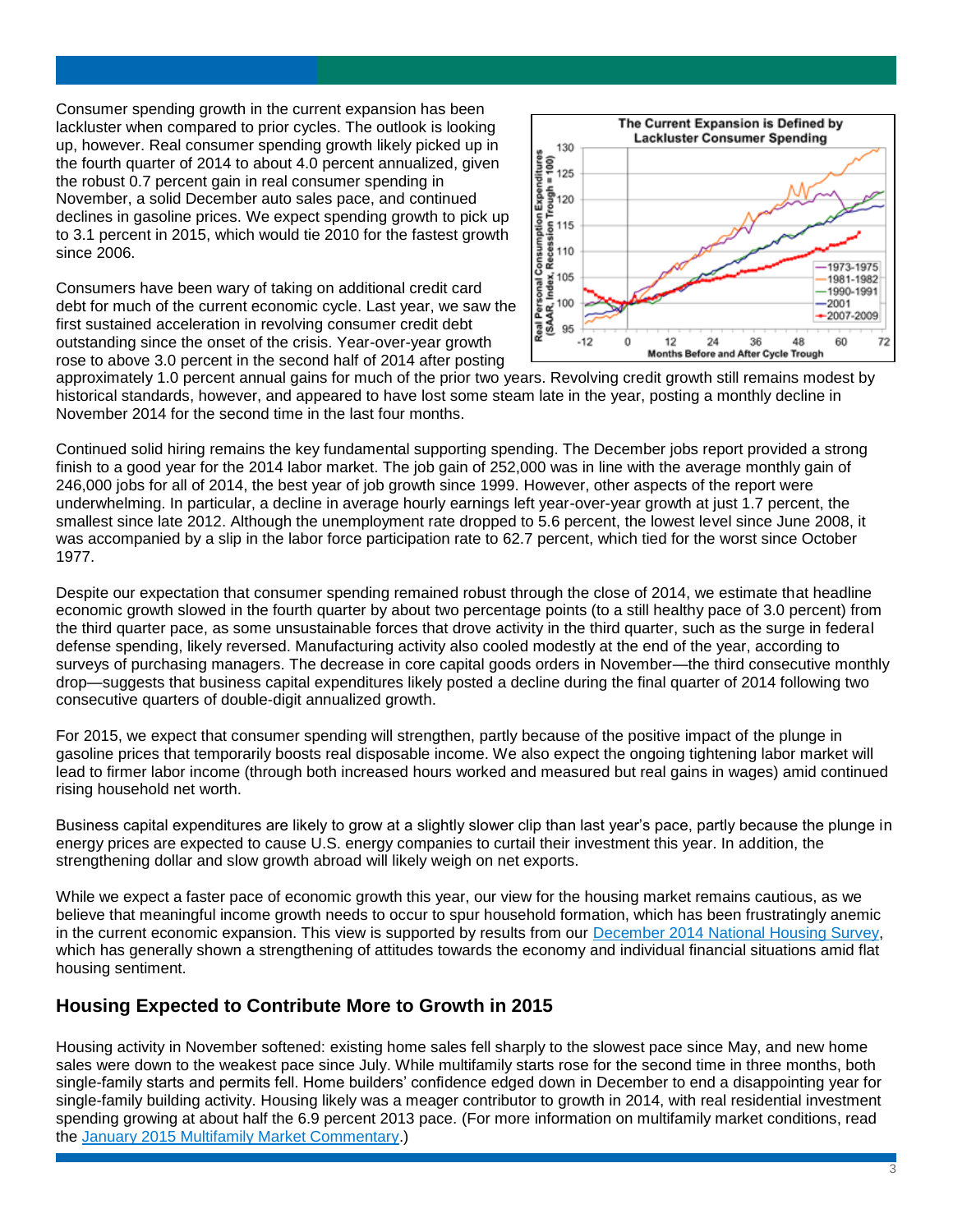The near -term outlook for home sales appears soft. Pending home sales —a one -to -two -month leading indicator of existing home sales —edged up only slightly in November. Meanwhile, the Mortgage Bankers Association's purchase mortgage application index plunged in December to the lowest level since 1995 before partially rebounding in early January. Weekly mortgage applications tend to be volatile around this time of year, however, and it will take some time before we can evaluate the underlying trend.

Conditions have been more favorable for home buying at the start of 2015. Mortgage rates continued to slide, with the contract interest rate for 30 -year mortgages sinking 14 basis points to 3.73 percent during the first week of January, according to Freddie Mac. Credit standards continue to loosen up modestly based on both the latest [Fannie Mae Mortgage Lender Sentiment Survey](http://www.fanniemae.com/portal/research-and-analysis/mortgage-lender-survey.html) and the Federal Reserve Senior Loan Officer Opinion Survey. We expect first-time home purchases will get a boost from the FHFA's new guidelines in clarifying rules around when a loan can be put back to a lender, new GSE initiatives to increase availability of credit to borrowers with lower down payments, and the FHA's plan to reduce mortgage insurance premiums for FHA loans by 50 basis points effective on January 26.

Having more first-time buyers entering the market is crucial to the housing recovery, especially at a time when institutional investor buyers have pulled back from the market as foreclosures have fallen. Distressed transactions as a share of total sales fell to about 12 percent in October 2014, marking the  $40<sup>th</sup>$  consecutive month of year -over -year declines, according to data from CoreLogic. As a result, most measures of home prices have shown moderating year-over-year gains to the mid-single-digit range.

Declining oil prices may hurt some local housing markets if the decline is sustained, particularly in Texas and North Dakota. Texas home prices dropped nearly 15 percent between 1986 and 1988 after oil prices fell around 50 percent during the first half of 1986.

Given expected more favorable fundamentals, the housing market should gradually gain momentum in 2015. Weaker or no growth in several economies abroad should help keep long-term interest rates anchored. Fixed mortgage rates are likely to increase only modestly if at all, climbing only slightly above 4.0 percent through the end of 2015, which should help to support housing activity. Our view for homebuilding activity remains cautious and is based on our concern of both supply constraints (including skilled labor) and demand constraints associated with still very low levels of household formation that will limit the magnitude of growth. We expect 2015 total housing starts to increase nearly 20 percent to 1.16 million units —well below the approximately 1.50 million unit pace witnessed on average over the past half -century. Total home sales should rise approximately 6.0 percent to 5.66 million units, which would be the best showing since 2007, following an estimated 3.0 percent decline in 2014 —the first annual drop in since 2009.

We upgraded our estimate of total originations in the third quarter of 2014 as refinance volume came in by more than we had